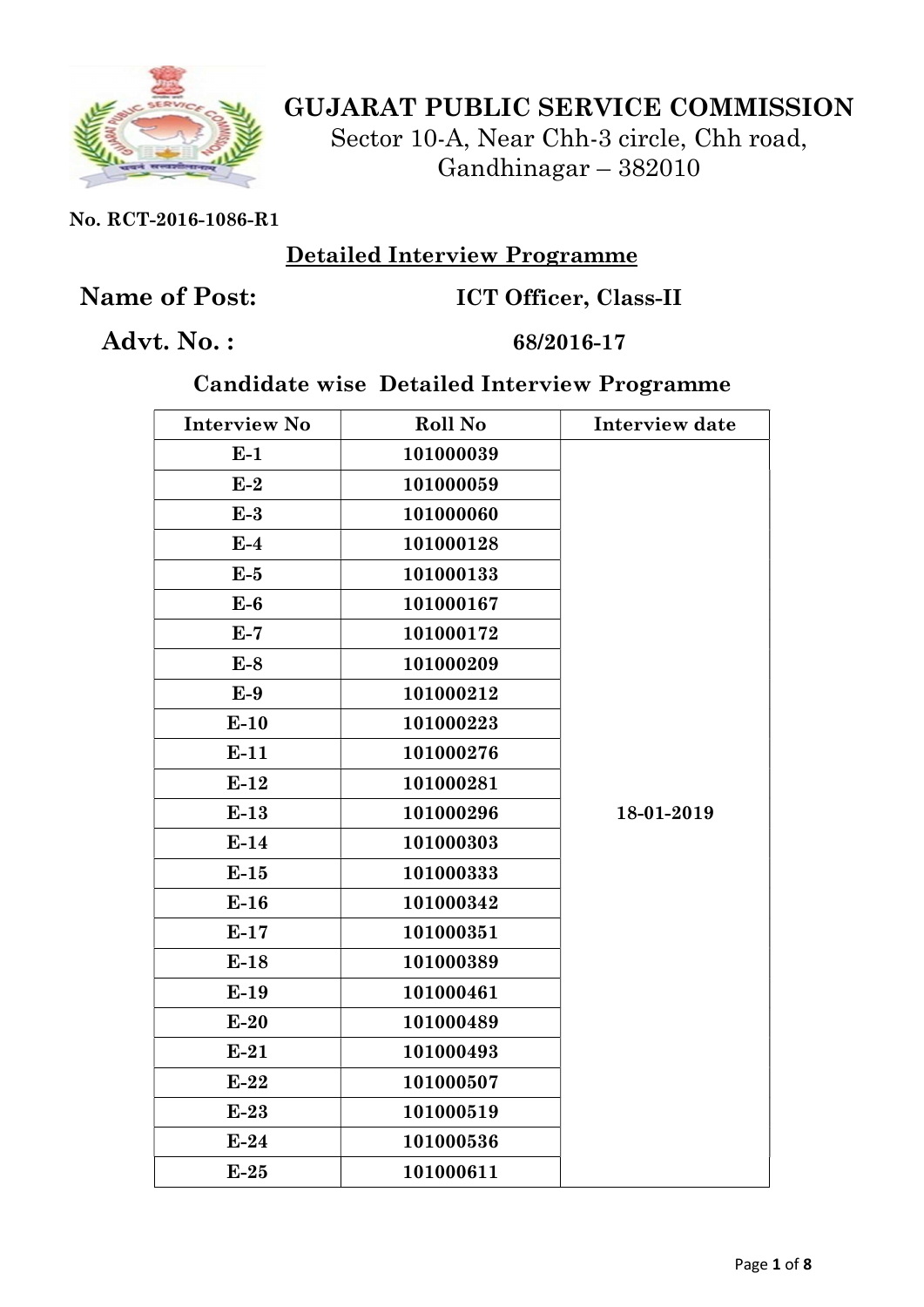| <b>Interview No</b> | Roll No   | Interview date |
|---------------------|-----------|----------------|
| $E-27$              | 101000620 |                |
| $E-28$              | 101000636 |                |
| $E-29$              | 101000646 |                |
| $E-30$              | 101000647 |                |
| $E-31$              | 101000663 |                |
| $E-32$              | 101000720 |                |
| $E-33$              | 101000725 |                |
| $E-34$              | 101000727 |                |
| $E-35$              | 101000733 |                |
| $E-36$              | 101000757 |                |
| $E-37$              | 101000764 |                |
| $E-38$              | 101000815 |                |
| E-39                | 101000859 |                |
| $E-40$              | 101000927 |                |
| $E-41$              | 101000944 |                |
| $E-42$              | 101001013 |                |
| $E-43$              | 101001031 |                |
| $E-44$              | 101001038 | 19-01-2019     |
| $E-45$              | 101001054 |                |
| $E-46$              | 101001079 |                |
| $E-47$              | 101001130 |                |
| $E-48$              | 101001141 |                |
| E-49                | 101001156 |                |
| $E-50$              | 101001169 |                |
| $E-51$              | 101001179 |                |
| $E-52$              | 101001180 |                |
| $E-53$              | 101001218 |                |
| $E-54$              | 101001246 |                |
| $E-55$              | 101001281 |                |
| $E-56$              | 101001290 |                |
| $E-57$              | 101001301 |                |
| $E-58$              | 101001324 |                |
| $E-59$              | 101001360 |                |
| $E-60$              | 101001379 |                |
| $E-61$              | 101001408 |                |
| $E-62$              | 101001410 |                |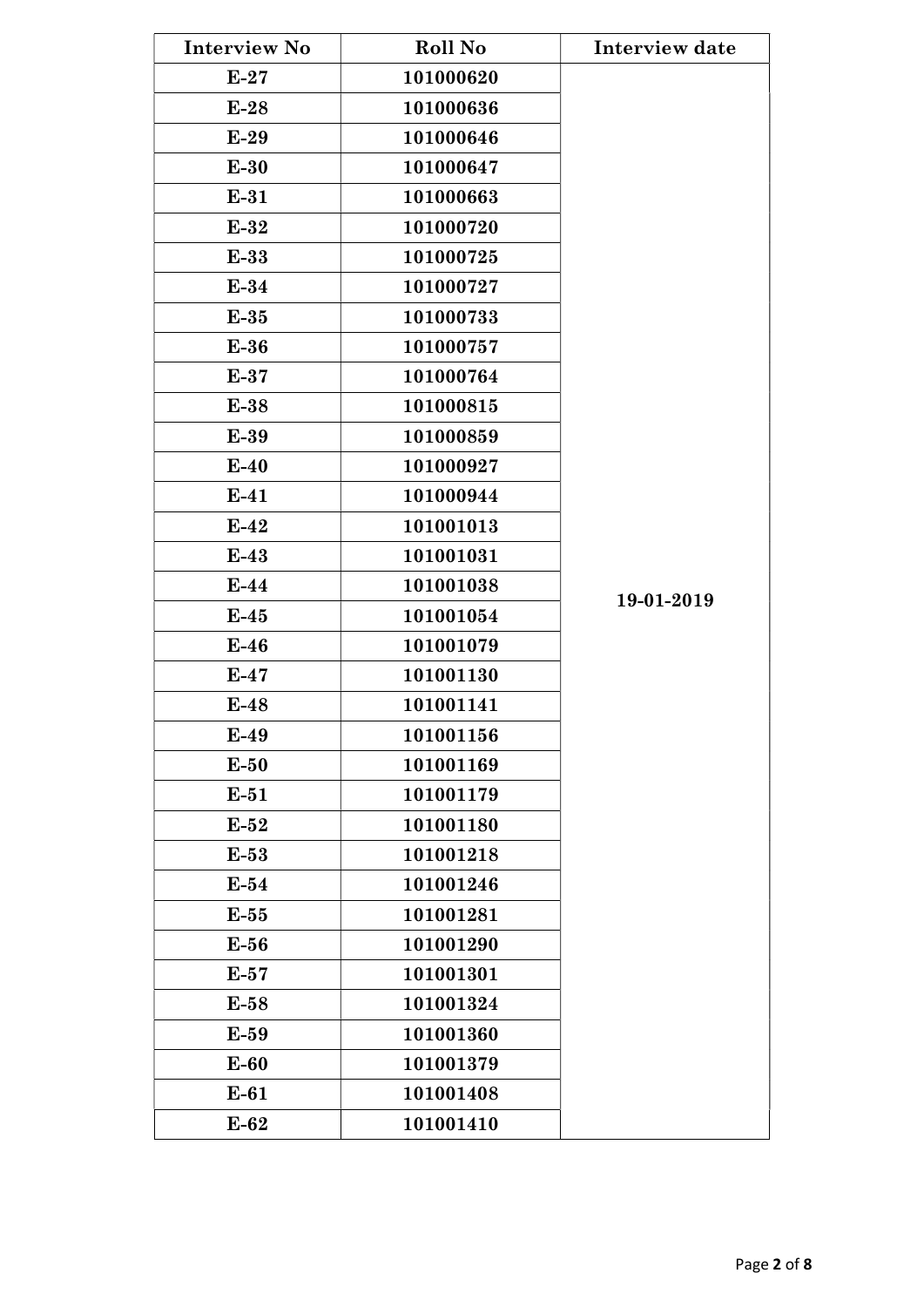| <b>Interview No</b> | Roll No   | Interview date |
|---------------------|-----------|----------------|
| $E-63$              | 101001411 |                |
| $E-64$              | 101001440 |                |
| $E-65$              | 101001461 |                |
| $E-66$              | 101001485 |                |
| $E-67$              | 101001506 |                |
| $E-68$              | 101001507 |                |
| $E-69$              | 101001557 |                |
| $E-70$              | 101001580 |                |
| $E-71$              | 101001592 |                |
| $E-72$              | 101001595 |                |
| $E-73$              | 101001628 |                |
| $E-74$              | 101001667 |                |
| $E-75$              | 101001694 |                |
| $E-76$              | 101001697 |                |
| $E-77$              | 101001704 |                |
| $E-78$              | 101001751 |                |
| $E-79$              | 101001770 |                |
| $E-80$              | 101001797 | 21-01-2019     |
| $E-81$              | 101001810 |                |
| $E-82$              | 101001830 |                |
| $E-83$              | 101001836 |                |
| E-84                | 101001892 |                |
| $E-85$              | 101001895 |                |
| $E-86$              | 101001904 |                |
| $E-87$              | 101001933 |                |
| E-88                | 101001934 |                |
| E-89                | 101001945 |                |
| $E-90$              | 101001960 |                |
| $E-91$              | 101001978 |                |
| $E-92$              | 101001991 |                |
| <b>E-93</b>         | 101002012 |                |
| $E-94$              | 101002097 |                |
| $E-95$              | 101002122 |                |
| $E-96$              | 101002131 |                |
| $E-97$              | 101002133 |                |
| E-98                | 101002138 |                |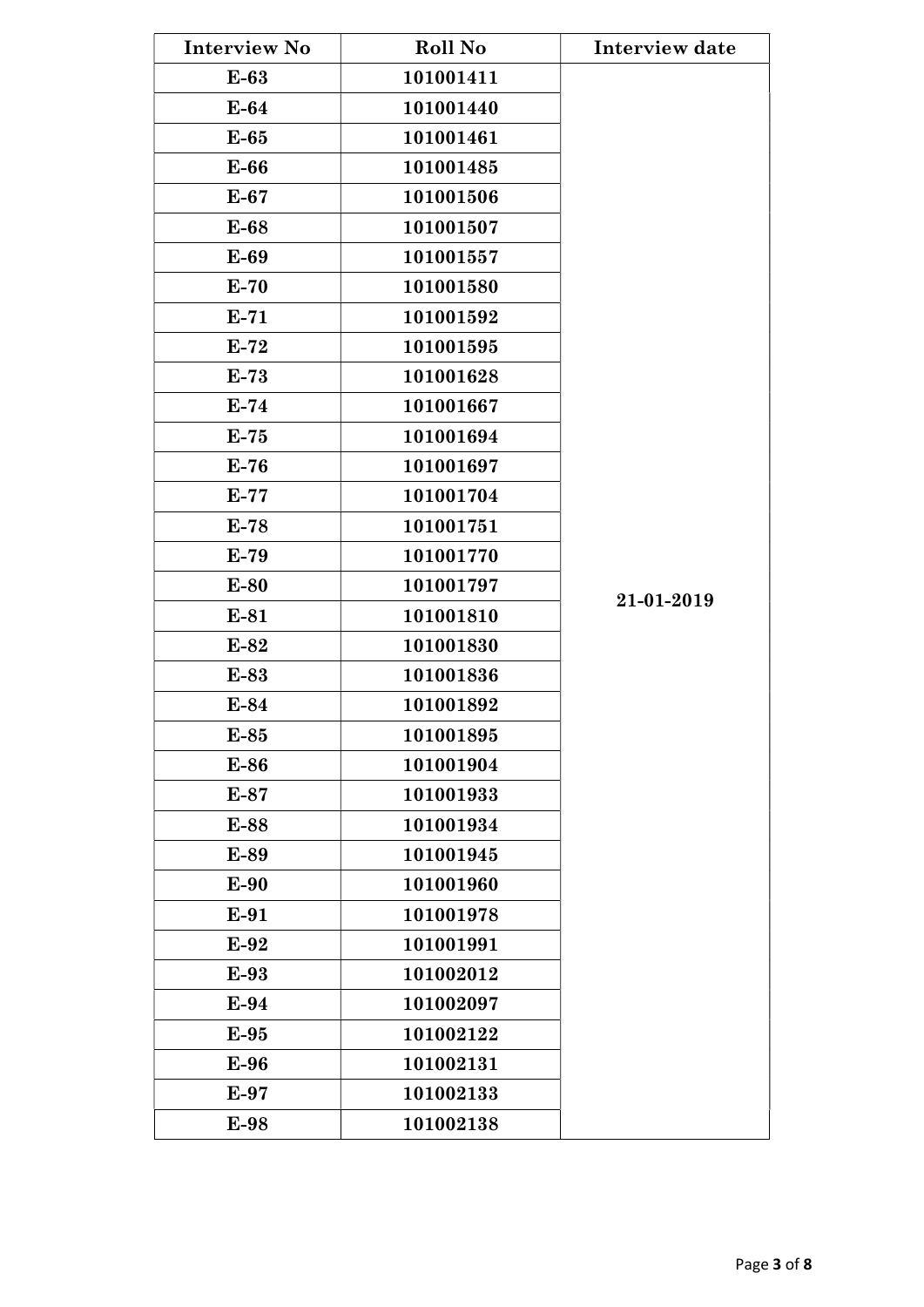| <b>Interview No</b> | Roll No   | Interview date |
|---------------------|-----------|----------------|
| E-99                | 101002198 |                |
| $E-100$             | 101002234 |                |
| $E-101$             | 101002265 |                |
| $E-102$             | 101002292 |                |
| $E-103$             | 101002294 |                |
| $E-104$             | 101002304 |                |
| $E-105$             | 101002381 |                |
| $E-106$             | 101002401 |                |
| $E-107$             | 101002425 |                |
| $E-108$             | 101002432 |                |
| $E-109$             | 101002462 |                |
| $E-110$             | 101002466 |                |
| E-111               | 101002488 |                |
| $E-112$             | 101002500 |                |
| $E-113$             | 101002524 |                |
| $E-114$             | 102002542 |                |
| $E-115$             | 102002557 |                |
| $E-116$             | 102002569 | 22-01-2019     |
| E-117               | 102002585 |                |
| $E-118$             | 102002592 |                |
| E-119               | 102002596 |                |
| $E-120$             | 102002623 |                |
| $E-121$             | 102002627 |                |
| $E-122$             | 102002637 |                |
| $E-123$             | 102002645 |                |
| $E-124$             | 102002665 |                |
| $E-125$             | 102002746 |                |
| $E-126$             | 102002754 |                |
| $E-127$             | 102002759 |                |
| $E-128$             | 102002766 |                |
| $E-129$             | 102002821 |                |
| $E-130$             | 102002831 |                |
| E-131               | 102002860 |                |
| E-132               | 102002862 |                |
| E-133               | 102002877 |                |
| E-134               | 102002887 |                |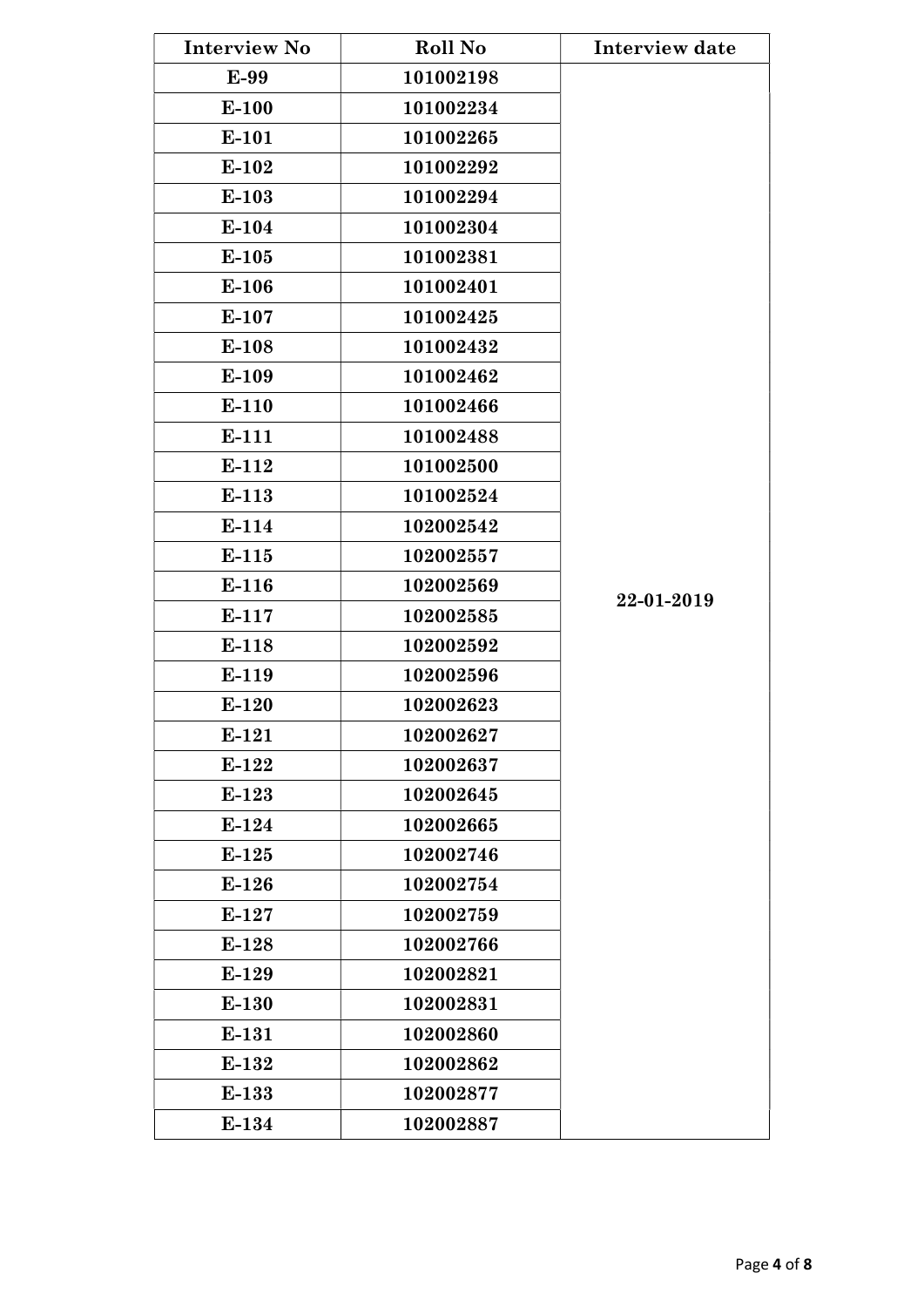| <b>Interview No</b> | Roll No   | Interview date |
|---------------------|-----------|----------------|
| $E-135$             | 102002888 |                |
| $E-136$             | 102002902 |                |
| $E-137$             | 102002904 |                |
| E-138               | 102002906 |                |
| E-139               | 102002910 |                |
| $E-140$             | 102002945 |                |
| $E-141$             | 102002952 |                |
| $E-142$             | 102002960 |                |
| $E-143$             | 102003006 |                |
| E-144               | 102003021 |                |
| $E-145$             | 102003030 |                |
| $E-146$             | 102003041 |                |
| $E-147$             | 102003055 |                |
| $E-148$             | 102003060 |                |
| E-149               | 102003083 |                |
| $E-150$             | 102003103 |                |
| $E-151$             | 102003118 |                |
| $E-152$             | 102003152 | 23-01-2018     |
| $E-153$             | 102003170 |                |
| $E-154$             | 102003172 |                |
| $E-155$             | 102003178 |                |
| $E-156$             | 102003182 |                |
| $E-157$             | 102003183 |                |
| E-158               | 102003188 |                |
| $E-159$             | 102003209 |                |
| $E-160$             | 102003249 |                |
| E-161               | 102003254 |                |
| $E-162$             | 102003264 |                |
| $E-163$             | 102003278 |                |
| $E-164$             | 102003286 |                |
| $E-165$             | 102003315 |                |
| $E-166$             | 102003323 |                |
| $E-167$             | 102003351 |                |
| E-168               | 102003370 |                |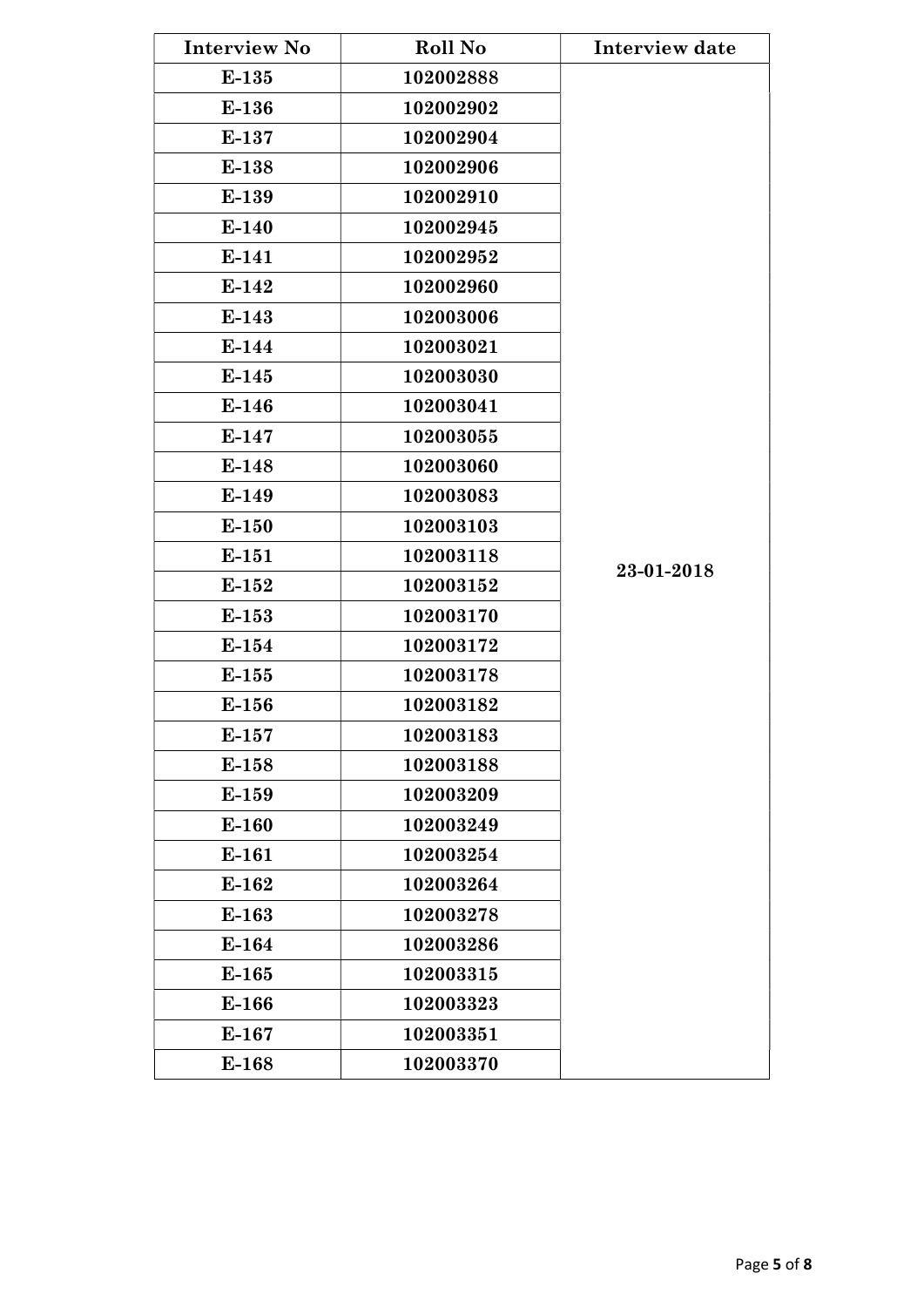| <b>Interview No</b> | Roll No   | Interview date |
|---------------------|-----------|----------------|
| E-169               | 102003387 |                |
| $E-170$             | 102003397 |                |
| $E-171$             | 102003416 |                |
| $E-172$             | 102003426 |                |
| $E-173$             | 102003464 |                |
| $E-174$             | 102003468 |                |
| $E-175$             | 102003485 |                |
| $E-176$             | 102003495 |                |
| $E-177$             | 102003506 |                |
| E-178               | 102003514 |                |
| E-179               | 102003520 |                |
| E-180               | 102003522 |                |
| E-181               | 102003533 |                |
| $E-182$             | 102003545 |                |
| E-183               | 102003598 |                |
| E-184               | 102003603 | 24-01-2019     |
| $E-185$             | 102003634 |                |
| E-186               | 102003635 |                |
| $E-187$             | 102003636 |                |
| E-188               | 102003704 |                |
| E-189               | 102003706 |                |
| E-190               | 102003707 |                |
| E-191               | 102003735 |                |
| E-192               | 102003742 |                |
| E-193               | 102003749 |                |
| E-194               | 102003757 |                |
| $E-195$             | 102003758 |                |
| $E-196$             | 102003760 |                |
| $E-197$             | 102003788 |                |
| E-198               | 102003801 |                |
| E-199               | 102003808 |                |
| $E-200$             | 102003826 |                |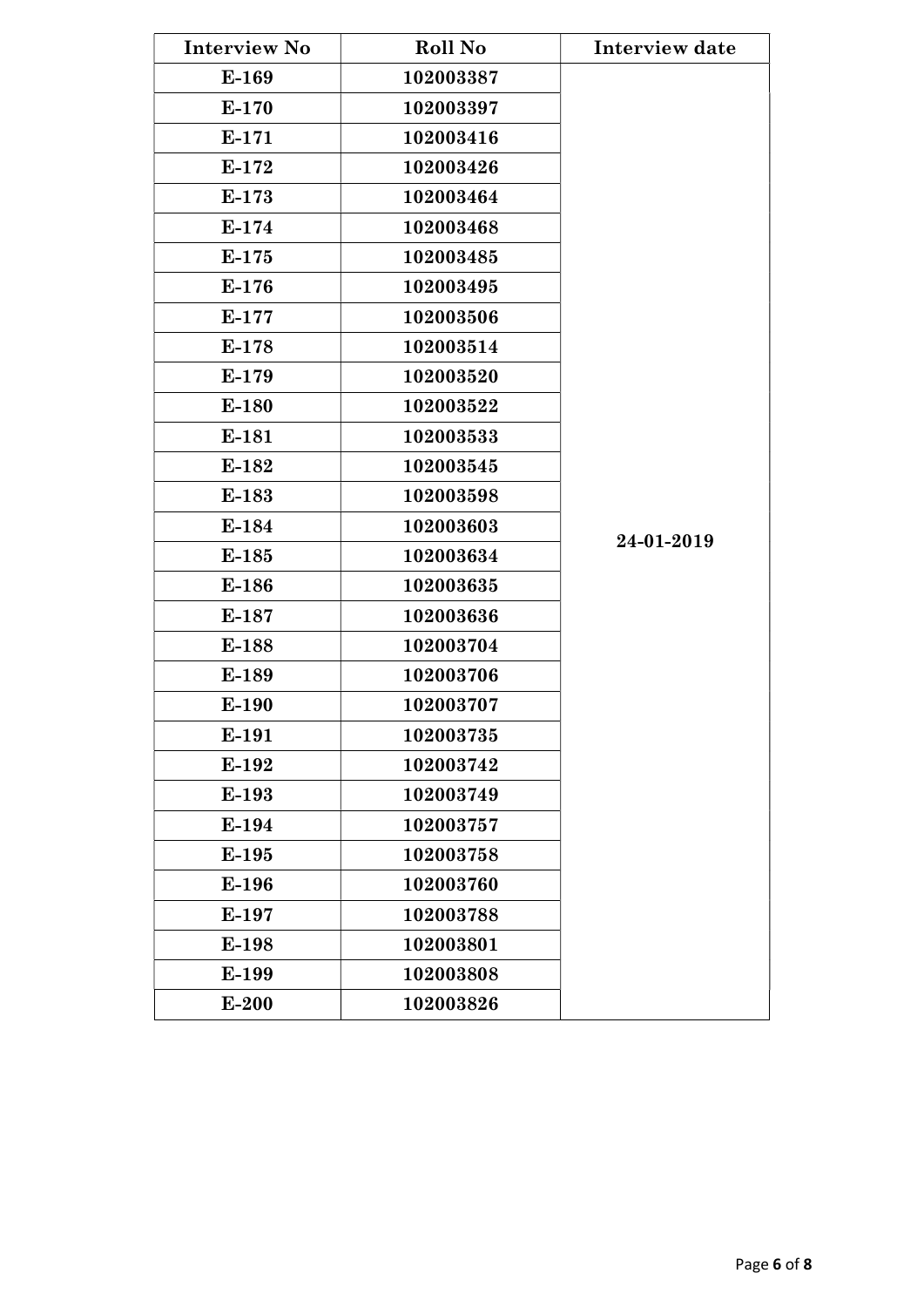| <b>Interview No</b> | Roll No   | Interview date |
|---------------------|-----------|----------------|
| $E-201$             | 102003828 |                |
| $E-202$             | 102003874 |                |
| $E-203$             | 102003875 |                |
| $E-204$             | 102003912 |                |
| $E-205$             | 102003928 |                |
| $E-206$             | 102003934 |                |
| $E-207$             | 102003964 |                |
| $E-208$             | 102003995 |                |
| $E-209$             | 102004000 |                |
| $E-210$             | 102004028 |                |
| $E-211$             | 102004078 |                |
| $E-212$             | 102004079 |                |
| $E-213$             | 102004092 |                |
| $E-214$             | 102004112 |                |
| $E-215$             | 102004165 |                |
| $E-216$             | 102004175 |                |
| $E-217$             | 102004192 | 25-01-2019     |
| $E-218$             | 102004221 |                |
| $E-219$             | 102004225 |                |
| $E-220$             | 102004242 |                |
| $E-221$             | 102004260 |                |
| $E-222$             | 102004277 |                |
| $E-223$             | 102004288 |                |
| $E-224$             | 102004292 |                |
| $E-225$             | 102004303 |                |
| $E-226$             | 102004304 |                |
| $E-227$             | 102004307 |                |
| $E-228$             | 102004343 |                |
| $E-229$             | 102004381 |                |
| $E-230$             | 102004406 |                |
| $E-231$             | 102004411 |                |
| $E-232$             | 102004427 |                |
| $E-233$             | 102003713 |                |